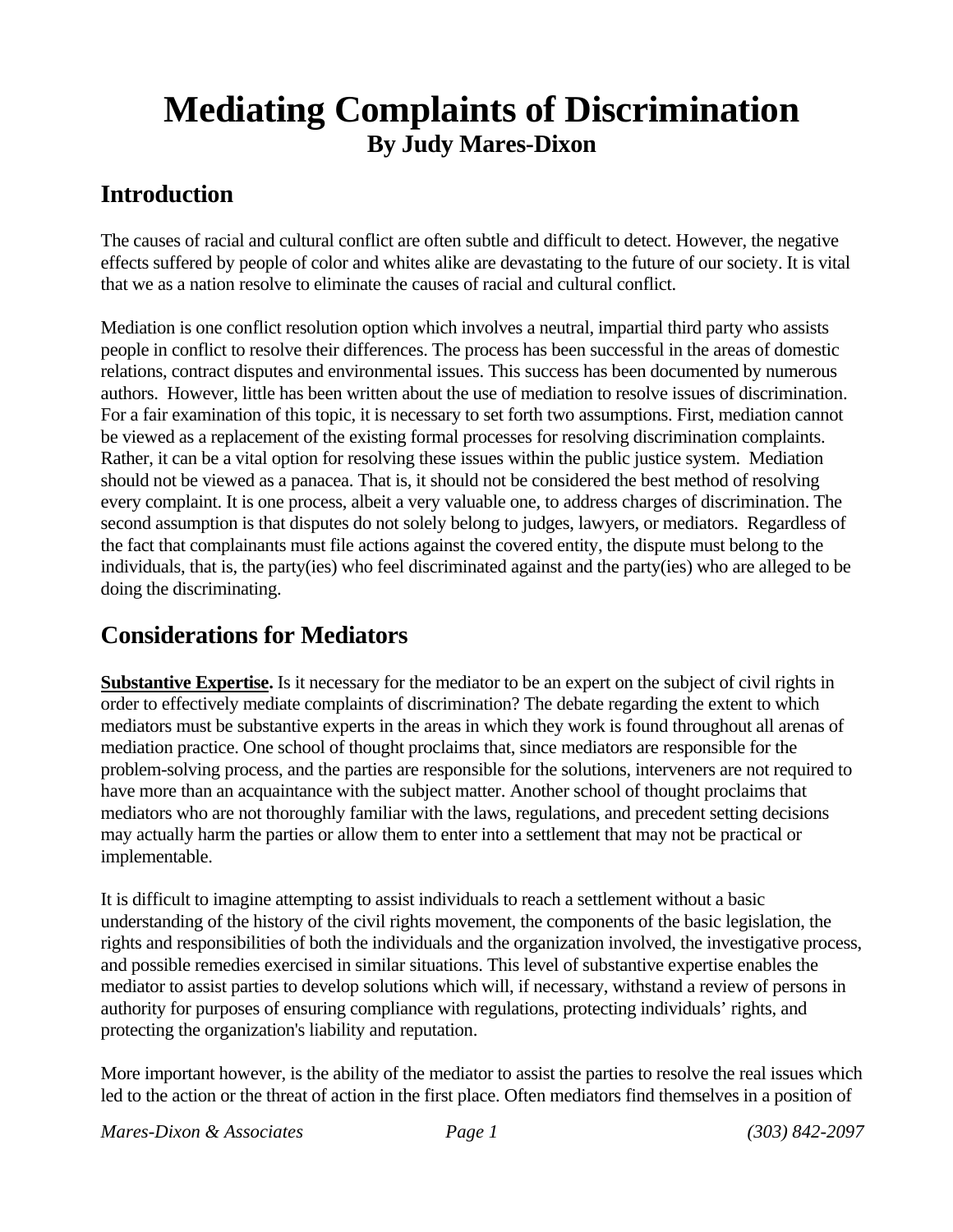helping people to unravel complex issues with possible multiple causes. On occasion, individuals find themselves in the process of filing discrimination complaints against agencies or corporations because there appears to be no other alternative for dealing with an antagonistic or deeply troubled relationship with peers, a supervisor or service provider. The complaint may not be a legal discrimination complaint, but it may represent a real conflict or problem. In order for the parties to enter into a settlement that will work, they need to address the "real issues," that is, they need to talk about what is at the root of the problem, and they need to agree on how they want the actual complaint to be addressed.

**Procedural Expertise.** The mediator needs to understand the difference between the process of investigation and the process of mediation. The former calls for a third party to examine both sides of the complaint and discover whether there is substantial evidence which points to discriminatory practices or behaviors on the part of the respondent. Mediation is a process in which the mediator facilitates the exchange of information, clarifies the parties' needs and interests, defines their commonalities and differences, and works toward a mutually acceptable settlement. The mediator does not impose or compel a settlement. While the mediator's goal is not to fix the problem, a familiarity with successful solutions in similar cases is extremely beneficial. The mediator can pose questions which will serve to unlock the creativity of the parties, expand their vision, and enable them to consider more than one solution.

A solid understanding of formal procedures will enable the mediator to assist parties to clarify where they are in the process and where they want to end up. If the parties resolve the issues but fail reach an agreement on how they want the complaint to be handled, they may face future difficulties with one another or with formal authorities.

A primary cause of conflict escalation lies in the frustration of not being heard or validated. This should not be confused with the need for agreement with a particular point of view. Racial and cultural conflict have many underlying causes such as the existence of prior discriminatory practices, inequitable allocations of resources, ignorance on the part of authority figures and unbridled or misappropriated anger on the part of one or more parties. In all likelihood, these problems cannot be alleviated by a particular settlement agreement. However, mediation can play a pivotal role in first clarifying the reasons behind racial or cultural tensions while assisting parties, where appropriate, to focus on seeking resolutions.

**Defining Meaningful Outcomes.** Parties who feel pressured into seeking specific solutions to specific substantive problems may feel less inclined to fully participate in mediation because they may fear that the solutions will be of a limited nature as opposed to making significant strides toward developing a deeper understanding of one another's behaviors and values. Meaningful outcomes can be defined by the parties in several ways. Salvaging or strengthening the relationship between the disputing parties may be a primary goal. Clarifying what occurred, and the intentions and circumstances surrounding incidents of racial intolerance, may be another, and perhaps one of the most important outcomes. Other parties may define the most desired outcomes as those which result in an alleviation of feelings of hate or acts of violence. Still others will want specific agreements pertaining to specific issues. These agreements might involve money, changes in employment status, changes in policy, or a specific message to be carried by community leaders or the media.

Sustaining an ongoing dialogue may be the most useful tool in promoting a growing understanding of divergent viewpoints and may lead to solutions to existing problems. In some circumstances, the very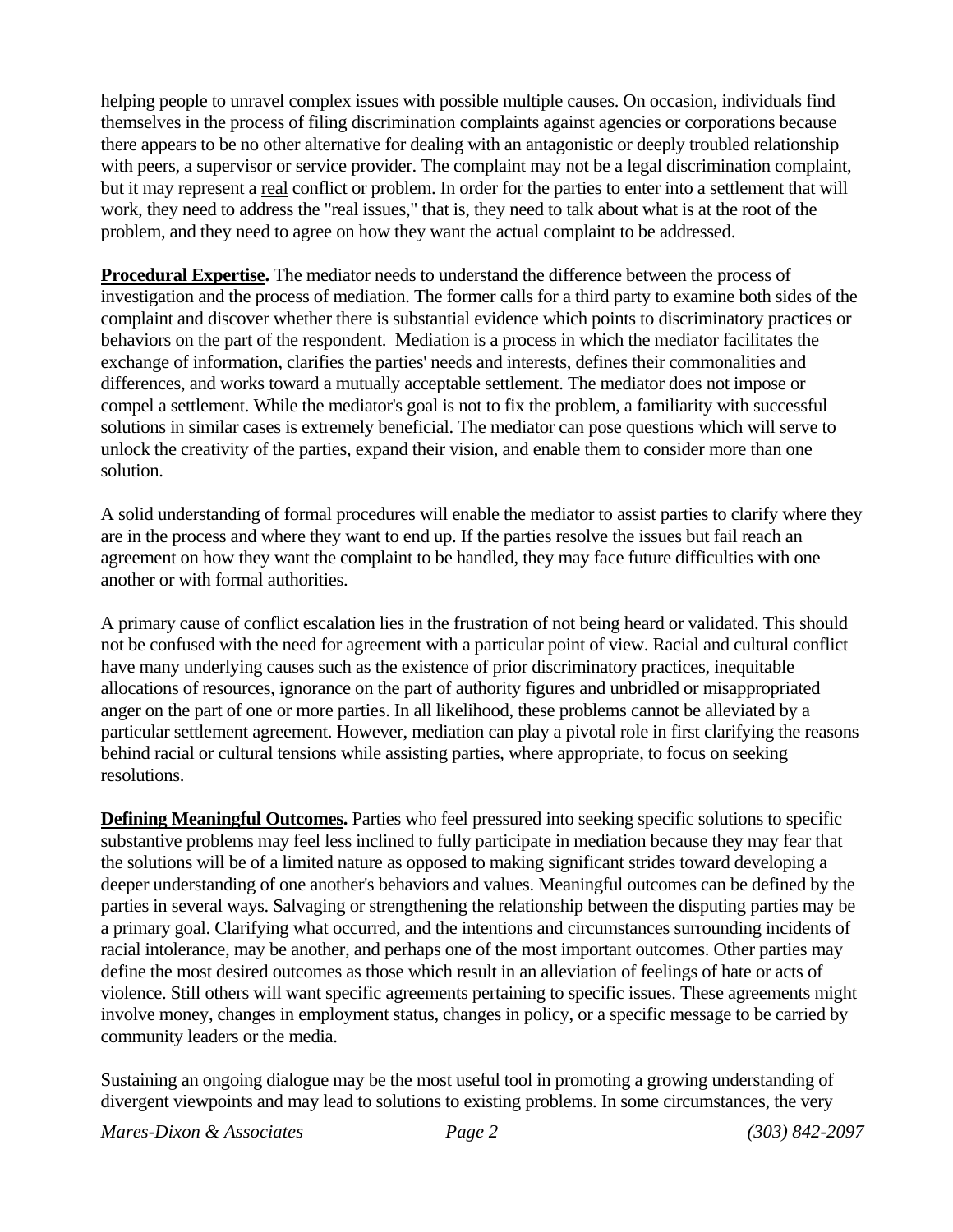notion of needing to reach a specific, permanent solution may cause a party to resist any forward movement due to a sense of loss of control or a feeling of being trapped. On the other hand, mediation that remains deliberately vague when parties are anxious to pin things down serves little purpose. Depending on the complexity of the issues and the history of the parties' relationship, solutions may need to be temporary or incremental. Parties may need the opportunity to test their agreements, or provide the opportunity for each to change his or her behavior or demonstrate his or her real intent.

Defining the outcomes most important to the parties is critical to the success of mediation; just as the agenda may evolve, so might the parties' expectations. People involved in racial or ethnic disputes need and deserve the opportunity to talk about the sensitive issue of discrimination. If they can successfully discuss the issue, they are much more likely to reach an agreement that may make a difference in their lives. Mediation which avoids this issue or otherwise endorses mediocrity is patronizing, self-serving and headed for failure.

**Cross-Cultural Expertise.** Effective mediation of discrimination disputes requires a solid understanding of cross-cultural issues. The mediator needs to know how people from various cultures and backgrounds view conflict and the processes for resolving conflict. Effective mediation requires more than a textbook understanding of culture and civil rights, it requires experience, a willingness to participate in an ongoing educational process, and an awareness of how one's own experiences have shaped biases and beliefs. A mediator cannot promote the understanding of all sides of an issue and engage the parties in interest-based negotiation and then practice biases and prejudices in his/her own life. In order to be effective, the mediator has to "walk the talk."

How a mediator views the role of conflict in our society and the extent to which he or she appreciates and values conflict is also critical to his or her ability to assist disputing parties to raise conflict constructively. Similarly, the mediator who understands and respects the parties' definition of meaningful outcomes will be able to structure a culturally-sensitive process which will meet the specific needs and respond to the concerns put forth in each individual case. An open, inclusive approach to the mediation process will invite clarification of issues and expectations. It will reinforce the importance of meaningful dialogue on the issues that matter, as opposed to those presenting issues which occupy time and cause unnecessary delays in progress. Parties involved in racial or cultural conflict need the assistance of a mediator who follows his or her conscience, values conflict for the opportunity it presents, and uses the consensus-building process to reach agreements.

A sense of humility on the part of the mediator is sure to encourage people involved in racial or cultural conflict to engage in mediation. The reason being that humility is a strong indicator of inner-security and wise maturity.

**Working with Power Imbalances.** Traditional systems have taught lawyers to argue, criticize and persuade. Parties in a discrimination case are often protected by legal representatives who advocate for their interests. Mediators are taught to listen, synthesize and empathize. Mediation is a practical, relatively informal process which is unencumbered by judicial proceedings and legal technicalities. In this process, the parties retain control over the critical decisions. They are encouraged to remain flexible so that they can creatively customize solutions. How can an informal process such as this protect the rights of the un-empowered or under empowered party?

Many minority activists have strongly cautioned women, people of color and disabled people against the

*Mares-Dixon & Associates Page 3 (303) 842-2097*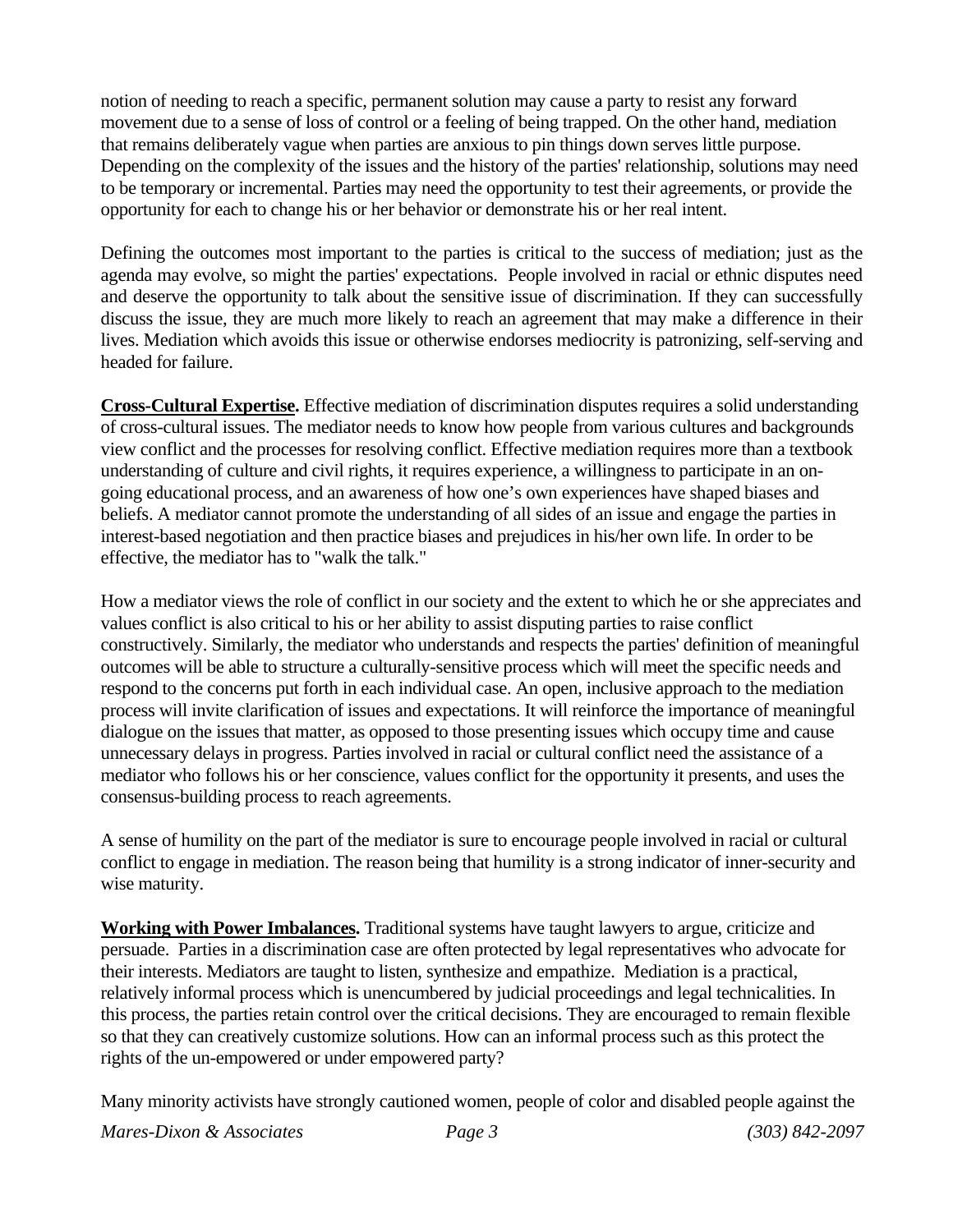use of mediation to resolve issues of discrimination. Their concern is that the great disparity of power between the more powerful, (the public agency or the private corporation), and the less powerful, (the complainant), results in a win for the covered entity and a loss of human rights for the complainant.

While recognizing that there is seldom a "true balance of power" between parties, the mediator has several sources of influence that can be exercised to "level the playing field." First is the parties' perception of the practitioner as a trusted professional with a reputation for having substantive expertise and experience in the area of discrimination. This source of influence enables the mediator to offer a facilitative process to the parties which guarantees each the opportunity to be heard and understood. An understanding, on the part of the other party, doesn't imply acceptance. However, if the mediator can preserve the safety and confidentiality of the communication between the parties and if the mediator can assure them that they are not required to "settle," the parties are much more likely to focus on what is of primary importance as opposed to winning. While some organizations such as the U.S. Army Corps of Engineers offers mediation as an option for complainants and mandates it for managers, where the complainant elects to use it, mediation does not need to be the final process. It works best when both parties understand that, should they not be able to reach an acceptable settlement which resolves the real issues, which is implementable, and is meaningful and fair to everyone involved, they have the right to proceed to more formal measures.

**Associational Power.** The mediator has what is often referred to as associational power. That is, he/she can recommend that the parties consult with experts such as lawyers or EEO specialists to gain a better understanding of various options and the pros and cons of each. While the mediator may provide the parties with general information pertaining to the process, regulatory time frames, potential remedies, etc., giving either party legal advice or information which would compromise the neutrality of the mediator or the process is crossing the line between facilitating an educational process and practicing law without a license.

**Procedural Power.** The mediator has procedural power in terms of how the topics for discussion are described or framed and in what order they appear on the agenda. Mediators exercise procedural power as they assist the parties to move from positional bargaining which consists of demands, offers and counter offers, to interest-based negotiations where the parties focus on their needs and on developing an understanding of the needs of the other party.

**Power of Neutrality.** It has been said that a person who was once a successful advocate for human rights issues ought not to mediate these disputes because of the challenge of remaining neutral. On the contrary, a mediator who has a deep appreciation for the struggles of women, people of color and disabled people can quite effectively advocate for a process which will result in agreements which stem from a higher level of empathy on both sides due to the opportunity to talk about what hurts, feels unfair, and is misunderstood. In short, the mediator who is not afraid of conflict and who understands the benefits and costs of remaining in conflict will be able to assist the parties to transition from a conflicted state to one of understanding.

**Managing Communication.** The effective mediator does not interrogate individuals in order to find fault or cross examine in order to discover the facts of the matter. The mediator facilitates a process which enables people to talk about that which is important to them. Often that which is most important is not factual in nature but is grounded in emotions or perceptions. What may be most important is how a person feels about a situation or how he/she views the situation. The mediator is a listener. That means

*Mares-Dixon & Associates Page 4 (303) 842-2097*